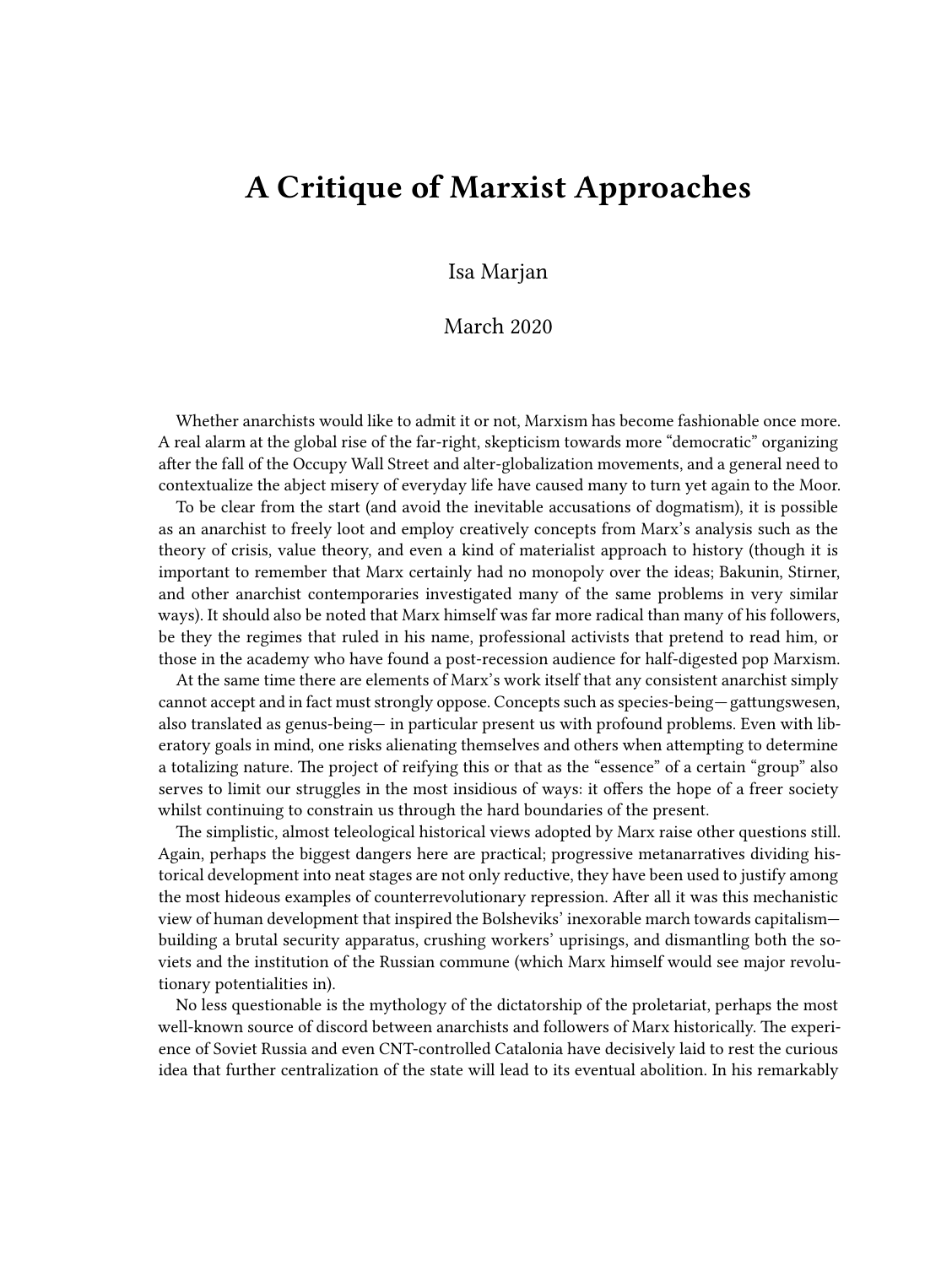prophetic description of the state under socialist high modernity (almost a century before work in the post-structuralist arena), Bakunin writes:

That would be the rule of scientific intellect, the most autocratic, the most despotic, the most arrogant, and the most insolent of all regimes. There will be a new class, a new hierarchy of genuine or sham savants, and the world will be divided into a dominant minority in the name of science, and an immense ignorant majority.

These are, however, theoretical problems that can be rejected by anyone who approaches Marx and his thought in a vagabond fashion – and therein lies a much greater *methodological* strain between anarchy and Marxism. If we understand Marxism to mean some unified body of theories developed by one man, it is impossible not to find a tension there with any worthwhile anarchist approach.

More specifically, the problem lies in an orientation that would have someone call themselves a "Marxist" and thus have these ideas rule over them. Anyone who believes that they have nothing to learn from anarchist or other approaches, that the fundamental problems of our time were addressed by someone 150 years ago, ascribes an almost mystical value to concepts like "material conditions" or "the dialectic," and in debates dutifully refers back to what Marx or Engels wrote instead of what they themselves believe to be correct, is a rather miserable individual and probably not all that interested in the ruthless criticism of all that exists. In fact it is not difficult to see how such a rigid adherence to ideology could lead to support for new and highly sophisticated forms of domination, what dissidents in the tradition like Karl Korsch would accurately describe as "reactionary utopias."

Winston Churchill's wife complained about his drinking, to which he famously replied that he had taken more out of alcohol than alcohol had ever taken out of him. As individuals who wish to wield our critique as a weapon against the dominant culture, we must take more from Marx, all other theorists, and anarchism itself than they take out of us.